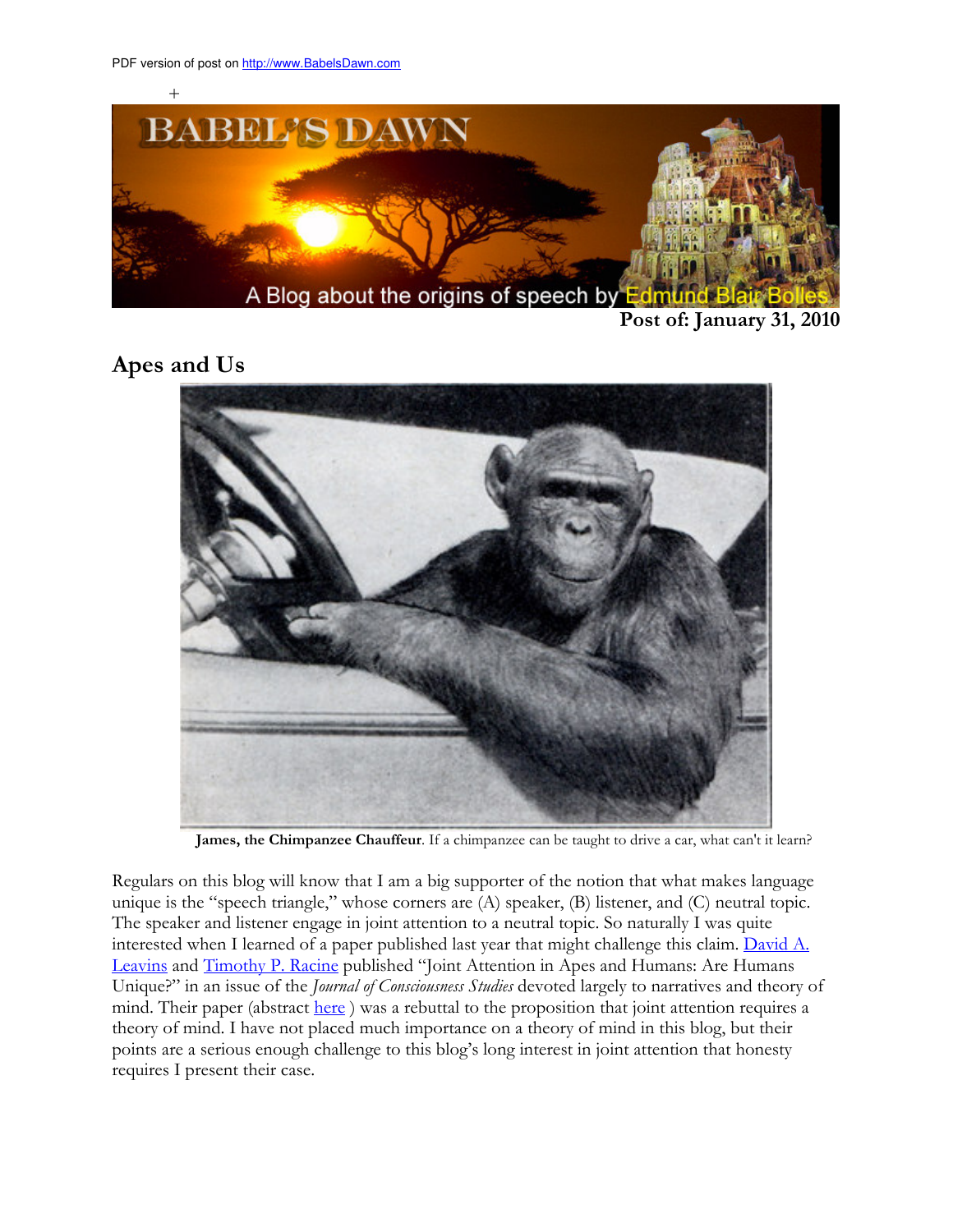Humans communicate before they can speak. As far as we know, all other animals communicate without speech or any communicative system analogous to speech…. Yet… mainstream theory in cognitive developmental psychology interprets the pre-speech communicative behaviour of human infants for the early acquisition, in our species, of a complex, if tacit, story-like understanding of mental processes in others. … According to these kinds of theoretical perspectives, later linguistic competence simply gives symbolic expression to pre-existing, but previously unspoken, representations of what are taken to be the invisible causes of the behaviour of babies' social partners. [pp. 240-241]

The authors open their paper with this eloquent passage making the point that if we see animals communicating without ever acquiring speech, we cannot assume that communicating infants have any special, innate speech-promoting powers underlying their communications. Frankly, the premise seems so simple that I'm three-quarters sold just by reading it.

Naturally there is the usual caveat about the word *communication*, which is abstract enough to lump different things under one name. Machine and animal communications means controlling the activity of another. Language can be used for controlling, but it is more often used for other purposes. In the current issue of *Mind and Language* Kristian Tylen et al conclude, "language can be conceived of as a tool that enables effective and flexible forms of social coordination and interaction." Anybody who knows this blog knows that I'm in agreement with the assertion. So communication can refer to opposites: controlling or cooperating.

But this difference does not matter so much in this case because the issue is pre-linguistic communication. Babies are very good about communicating their wants. Crying is a splendid example of an animal communication as a tool for controlling others. Is all infant communication of the controlling sort?

The authors focus chiefly on joint-attention, which they define as "the intentional co-orientation of two or more organisms to the same locus." [241] Joint attention is critical to the speech triangle. A speaker and a listener are both paying attention to the same topic. The "locus" can be on one of the participants, as in, "Oh, I've got a thorn in my paw," drawing attention to something about the speaker. The locus can also be neutral, drawing attention to something apart from the participants, as in, "Wow, now that's a sunset." It is the latter that interests me in the origin of speech. Where did this willingness to share information about a neutral topic come from? The authors refer to this advanced form of joint attention as "secondary intersubjectivity," The most important form of secondary intersubjectivity without words is pointing. It works like the speech triangle: pointer, observer, neutral object. On that subject, the authors report:

Although other forms of gesturing may be frequent in wild populations, pointing of any form seems almost nonexistent. Nevertheless, pointing is very frequently displayed by captive apes, and occasionally displayed by more distantly related monkeys. [252]

They argue that wild apes don't point because they don't need to. In the wild, they can get it themselves. Left unsaid is the fact that there is no reason to expect other apes to help out. An ape in the wild sees food up a tree and climbs up to help himself. A person, seeing something similar across the room, might say, "Hey, Joe, can you toss me one of those bananas," and Joe will toss it. Apes in captivity also have the company of people willing to provide things.